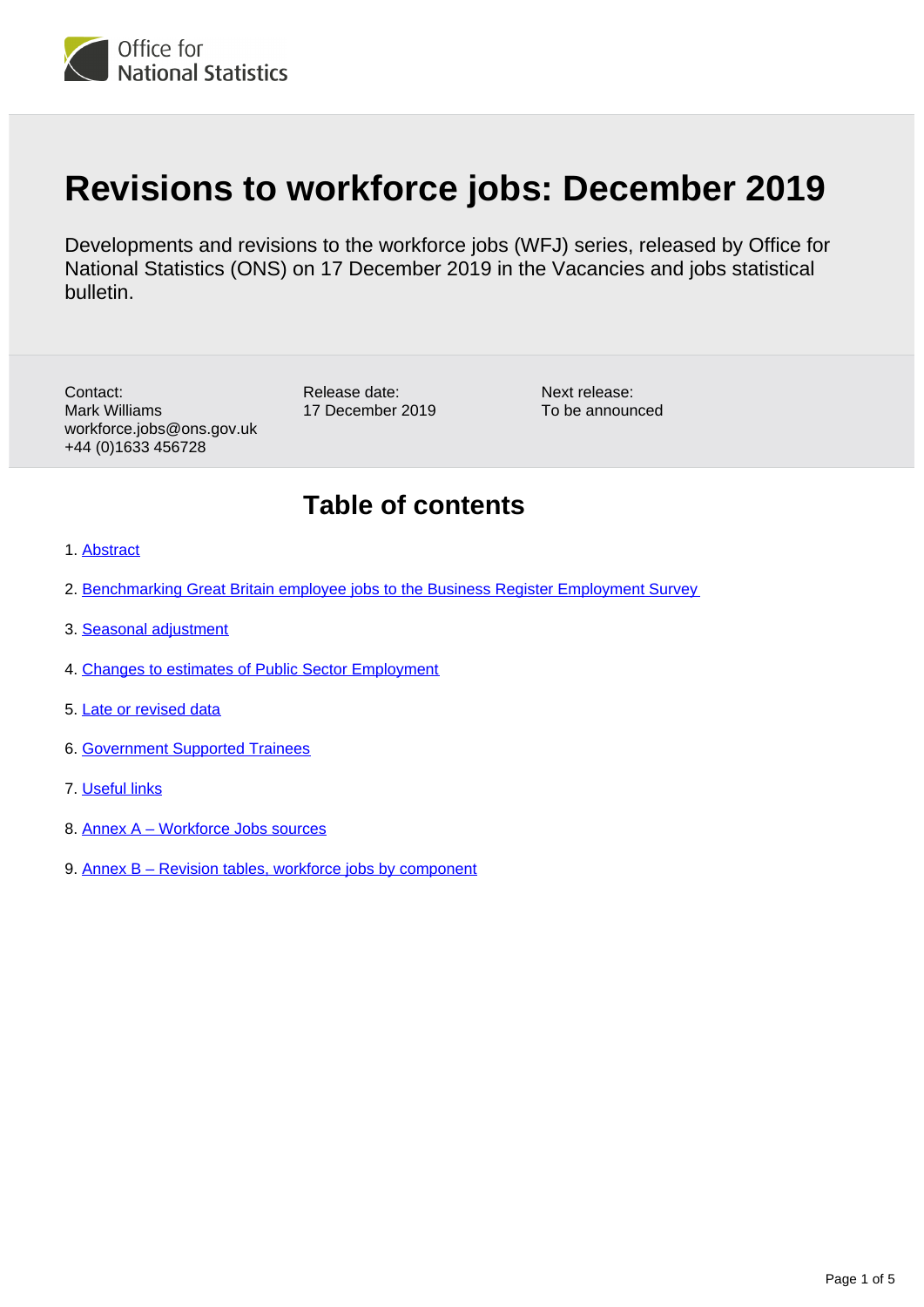## <span id="page-1-0"></span>**1 . Abstract**

This article explains the developments and revisions to the workforce jobs (WFJ) series, released by Office for National Statistics (ONS) on 17 December 2019 in the Labour market statistical bulletin.

Workforce jobs is a quarterly measure of the number of jobs in the UK and is the preferred measure of the change in jobs by industry. It is a compound source that draws on a range of employer surveys, household surveys and administrative sources. WFJ is the sum of employee jobs (EJ) measured primarily by employer surveys (predominantly the Short-Term Employment Surveys (STES) and the Quarterly Public Sector Employment Survey (QPSES), self-employment jobs (SEJ) from the Labour Force Survey (LFS), and government-supported trainees (GST) and Her Majesty's Forces (HMF) from administrative sources and LFS. A variety of outputs by industry, region, gender and full-time or part-time status are produced for a range of publications and users.

This article explains, in detail, the revisions that have been made to the WFJ series since December 2018 as a result of:

- benchmarking to the latest estimates from the annual Business Register and Employment Survey (BRES); these revisions will go back to December 2016
- changes to seasonal parameters following a seasonal adjustment review; these revisions will go back to March 1982, however due to rounding will only appear from March 1987 in Annex B
- revisions to Public Sector Employment (PSE) (impact on WFJ begins in March 2018).
- revisions to STES for June 2018 onwards, due to updates in data supplied or late data
- re-weighting of series sourced from the Labour Force Survey back to June 2012
- revisions back to June 2018 to the government-supported trainees (GSTs) series due to revised data from the devolved administrations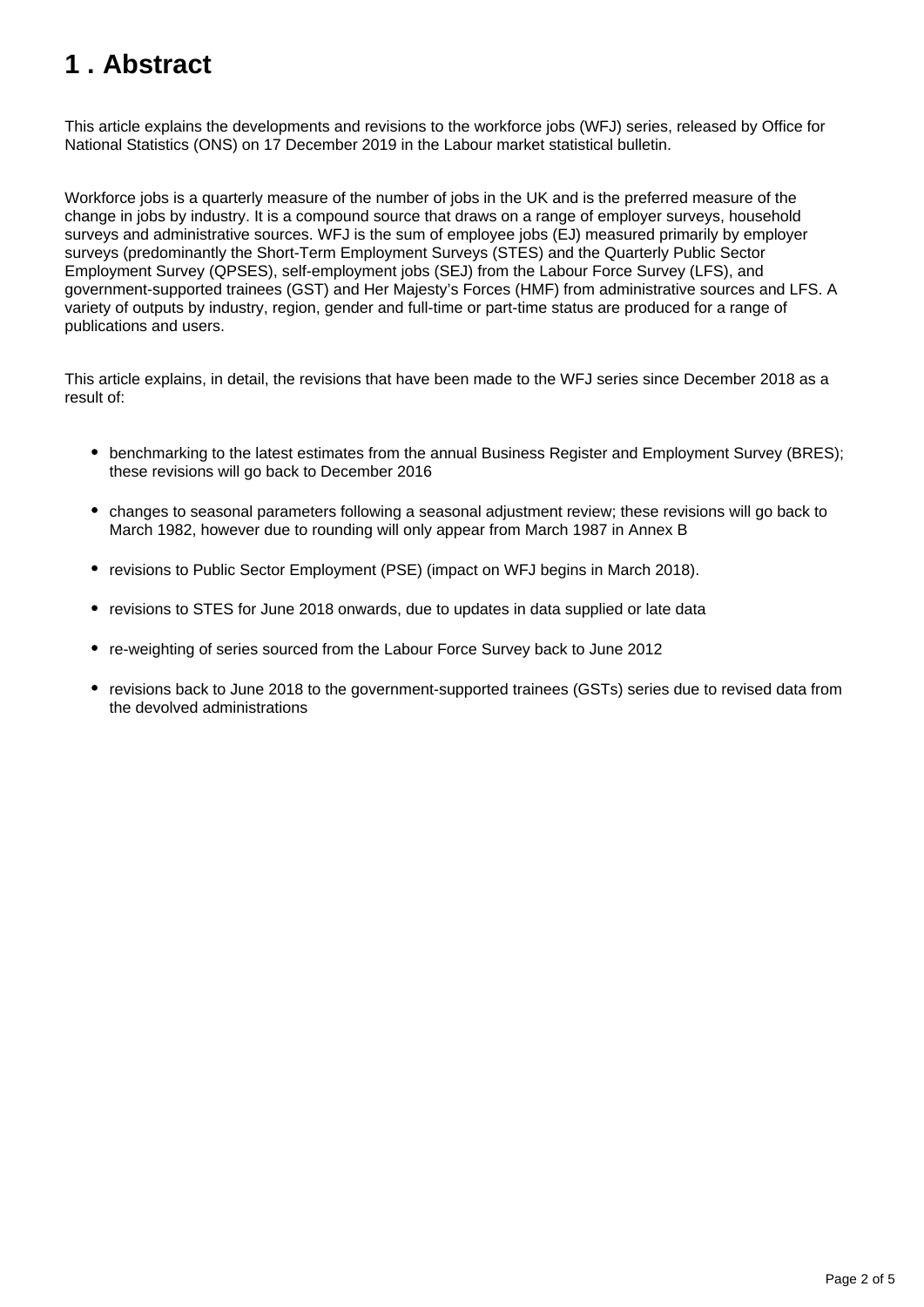#### **Figure 1: Previously published compared with revised UK seasonally adjusted workforce jobs**

#### **March 1981 to September 2019**

Figure 1: Previously published compared with revised UK seasonally adjusted workforce jobs

March 1981 to September 2019



**Source: Office for National Statistics**

#### <span id="page-2-0"></span>**2 . Benchmarking Great Britain employee jobs to the Business Register Employment Survey**

Benchmarking is an annual process to align the quarterly Great Britain employee jobs (EJ) series to the latest estimates from the Business Register and Employment Survey (BRES). BRES is based on a sample of approximately 86,000 reporting units<sup>1</sup>, a much larger sample than the Short-Term Employment Surveys (STES), and so generally is considered to produce more accurate and detailed estimates of the level of employment. BRES estimates refer to September of a given year. The private sector element of the Great Britain EJ series has been benchmarked to the equivalent from BRES for the periods September 2017 and September 2018 (the latest period available).

#### **Notes for: Benchmarking Great Britain employee jobs to the Business Register Employment Survey**

1. Reporting units hold the mailing address to which survey questionnaires are sent. The questionnaire can cover the enterprise, or parts of the enterprise identified by lists of local units.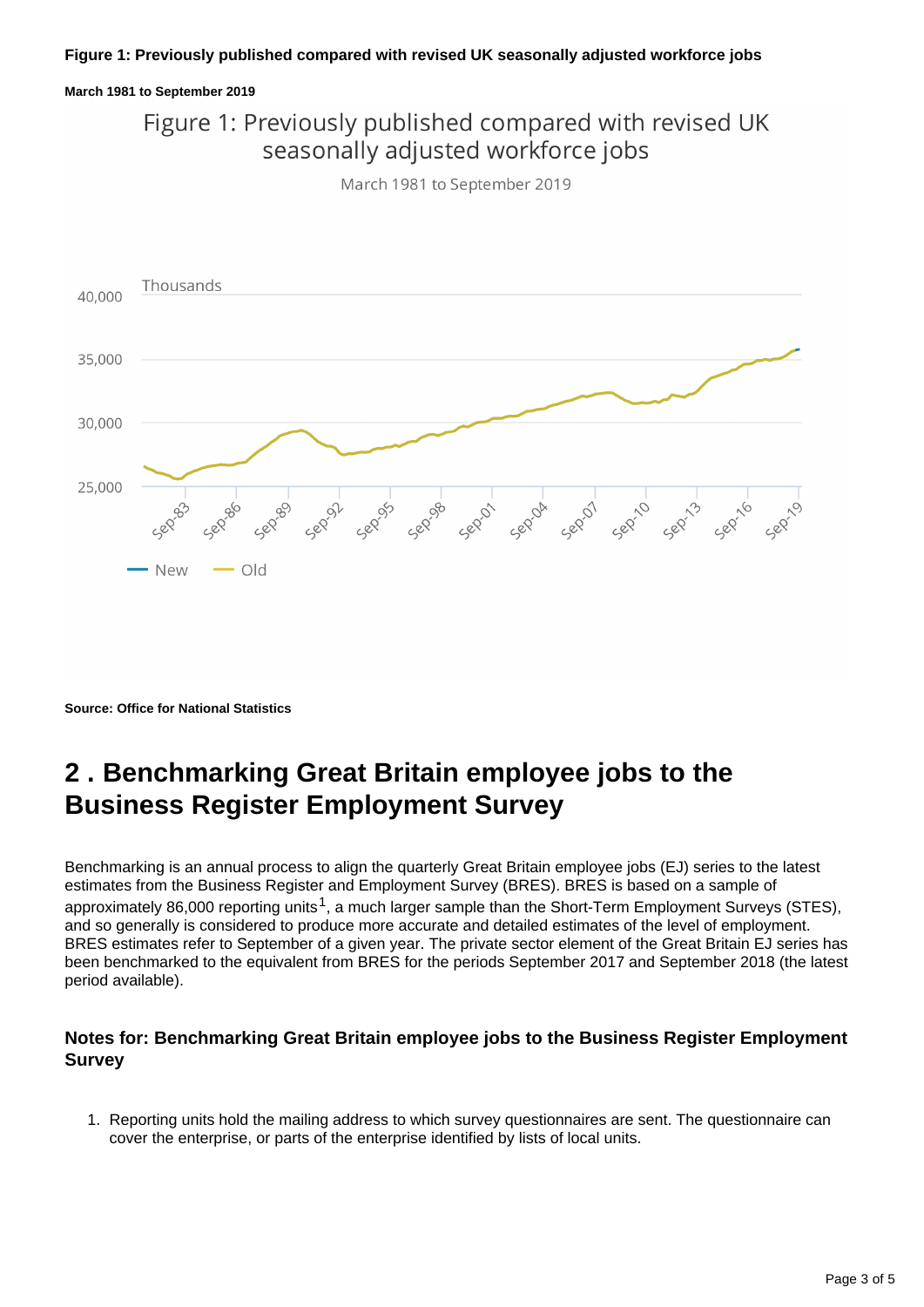### <span id="page-3-0"></span>**3 . Seasonal adjustment**

Seasonal adjustment is the process of identifying and removing the seasonal components from a series to leave the underlying trend and irregular components. The revised workforce jobs series have undergone a seasonal adjustment review, by our Time Series Analysis branch, causing revisions back to March 1982.

#### <span id="page-3-1"></span>**4 . Changes to estimates of Public Sector Employment**

Workforce Jobs (WFJ) makes use of our official public sector employment (PSE) estimates for Great Britain. These inputs are not benchmarked as they are the definitive measure of PSE. The data received at September 2019 have led to revisions back to March 2018 in WFJ. Further information is available in the September 2019 **[PSE Statistical Bulletin](https://www.ons.gov.uk/employmentandlabourmarket/peopleinwork/publicsectorpersonnel/bulletins/publicsectoremployment/latest).** 

### <span id="page-3-2"></span>**5 . Late or revised data**

The private sector employee jobs data comes from sample surveys. Each quarter revisions to data supplied or late data are incorporated for the previous quarter in line with the revisions policy. Revisions or late data for earlier periods (June 2018 onwards) have now been included.

#### <span id="page-3-3"></span>**6 . Government Supported Trainees**

Revised estimates of Government Supported Trainees taken on from the devolved administrations caused revisions back to June 2018.

#### <span id="page-3-4"></span>**7 . Useful links**

[Estimates of sampling variability for Workforce Jobs'](https://www.ons.gov.uk/employmentandlabourmarket/peopleinwork/employmentandemployeetypes/datasets/workforcejobssamplingvariabilityjobs07)

[Quality and Methodology information report for Workforce Jobs'](https://www.ons.gov.uk/employmentandlabourmarket/peopleinwork/employmentandemployeetypes/qmis/workforcejobsqmi)

[Revisions to workforce jobs – December 2018](https://www.ons.gov.uk/employmentandlabourmarket/peopleinwork/employmentandemployeetypes/methodologies/revisionstoworkforcejobsdecember2018)

[Revisions to workforce jobs – December 2017](https://www.ons.gov.uk/employmentandlabourmarket/peopleinwork/employmentandemployeetypes/methodologies/revisionstoworkforcejobsdecember2017)

[Revisions to workforce jobs – December 2016](https://www.ons.gov.uk/employmentandlabourmarket/peopleinwork/employmentandemployeetypes/methodologies/revisionstoworkforcejobsdec2016)

[Revisions to workforce jobs – June 2016](https://www.ons.gov.uk/employmentandlabourmarket/peopleinwork/employmentandemployeetypes/methodologies/revisionstoworkforcejobsdec2016)

[Improving the Coverage of the Standard Business Survey Population](https://webarchive.nationalarchives.gov.uk/20160106202859/http:/www.ons.gov.uk/ons/guide-method/method-quality/specific/business-and-energy/business-population/index.html)